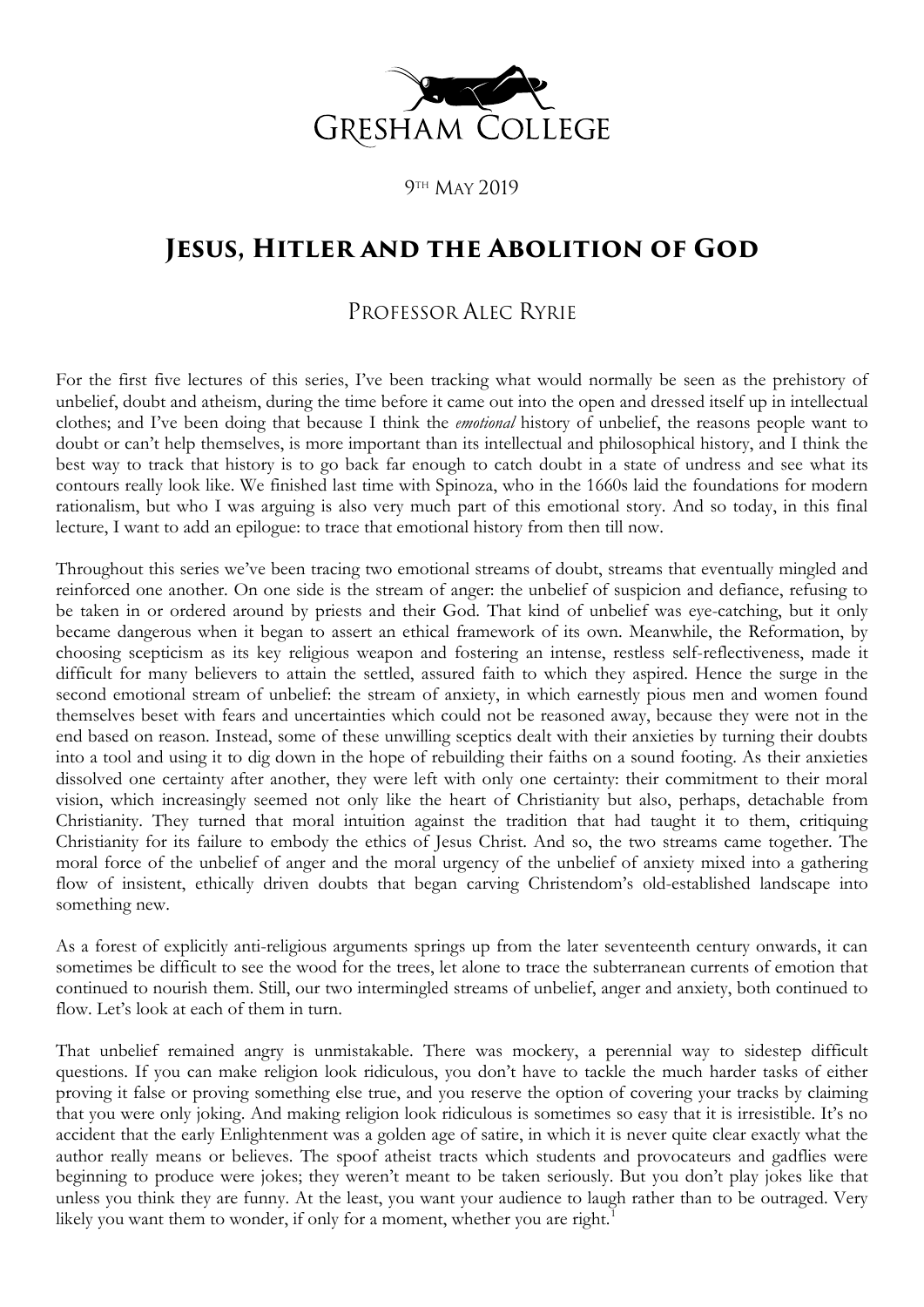Spoofing religion has remained a constant theme of unbelief down to the present. The most famous example is probably still Voltaire's Dr Pangloss, with his 'metaphysico-theology-cosmolonigology' that convinces him that the world is as perfect as could be. The modern era's most compelling literary meditation on unbelief, Dostoevsky's *The Brothers Karamazov*, has a neat example of the genre. The debauched father, Fyodor, admits blithely that he expects to be dragged down to Hell with hooks when he dies:

And then I think: hooks? Where do they get them? What are they made of? Iron? Where do they forge them? Have they got some kind of factory down there? You know, in the monastery the monks probably believe there's a ceiling in hell, for instance. Now me, I'm ready to believe in hell, only there shouldn't be any ceiling; that would be, as it were, more refined, more enlightened.<sup>[2](#page-2-1)</sup>

It is a straight line from here to our modern flowering of religious mockery: Alan Bennett, *Monty Python*, and the incomparable *Father Ted*: more merry absurdism and gentle ridicule than vicious satire, but containing occasional flashes of real anger.

As ever, the primary target of that anger is not God himself, but his earthly representatives. The bitterness about priests which we've traced from the Middle Ages onwards remains alive and well, and not everyone finds it funny. It was the clergy who were the real target of Voltaire's anger. The same mood is even plainer in Tom Paine's *The Age of Reason*, the first authentic anti-Christian bestseller, a book said to have triggered Bible-burning parties on both sides of the Atlantic. Paine's fury was directed not at God, but at churches, which he called 'human inventions, set up to terrify and enslave mankind, and monopolize power and profit'.

"I do not believe in the creed professed by the Jewish Church, by the Roman Church, by the Greek Church, by the Turkish Church, by the Protestant Church, nor by any church that I know of. My own mind is my own church."

That was not a metaphysical position. In fact, beneath it all, Paine's substantial religious views were surprisingly conventional. It was, as befits one of the heralds of the American revolution, a declaration of independence. And it is absolutely in line with the angry unbelief we saw centuries earlier.<sup>[3](#page-2-2)</sup>

Two notorious nineteenth-century examples tell the same story. Thomas Huxley is now best-known as 'Darwin's bulldog', although the myth of his triumph over the hapless bishop of Oxford in their debate over evolution in 1860 has grown in the telling. Huxley was certainly more outspoken on religious matters than Charles Darwin himself, and famously coined the term 'agnostic' to describe the scientific unbelief he advocated. But he was also an odd, and very English, kind of unbeliever. The opposite of agnosticism, as he saw it, was not Christianity or religion as such, but what he called 'Ecclesiasticism, or ... Clericalism'. He despised Bishop Wilberforce's title and his officiousness at least as much as his opinions. Remarkably, Huxley claimed to be defending 'the foundation of the Protestant Reformation', by which he meant the 'conviction of the supremacy of private judgement' – in contrast to the 'effete and idolatrous sacerdotalism' which he believed had overtaken the Church of England in his own age.<sup>[4](#page-2-3)</sup> That was not at all what the first Protestant Reformers had thought they were doing, but Huxley did have a point. He was deploying the same merciless scepticism which the Reformers had weaponised and popularised, and against their traditional targets.

Huxley's much less respectable contemporary Mikhail Bakunin, the Russian anarchist and revolutionary, had strikingly similar concerns. His essay 'God and the State', written during the revolutionary false dawn of the Paris Commune in 1871, boils with rage at 'every religious system' ever invented. Their 'very nature and essence ... is the impoverishment, enslavement and annihilation of humanity for the benefit of divinity'. And so, his fury turned first of all to the slave masters who have perpetrated this crime:

"Whoever says revelation says revealers, messiahs, prophets, priests and legislators inspired by God himself. ... All men owe them passive and unlimited obedience; for ... against the justice of God no terrestrial justice holds. Slaves of God, men must also be slaves of Church and State."

The charge is not that clergy were peddling foolish notions of an imaginary God. It is that they were using those notions to subjugate, exploit and oppress the people. The critique was moral, not philosophical. It was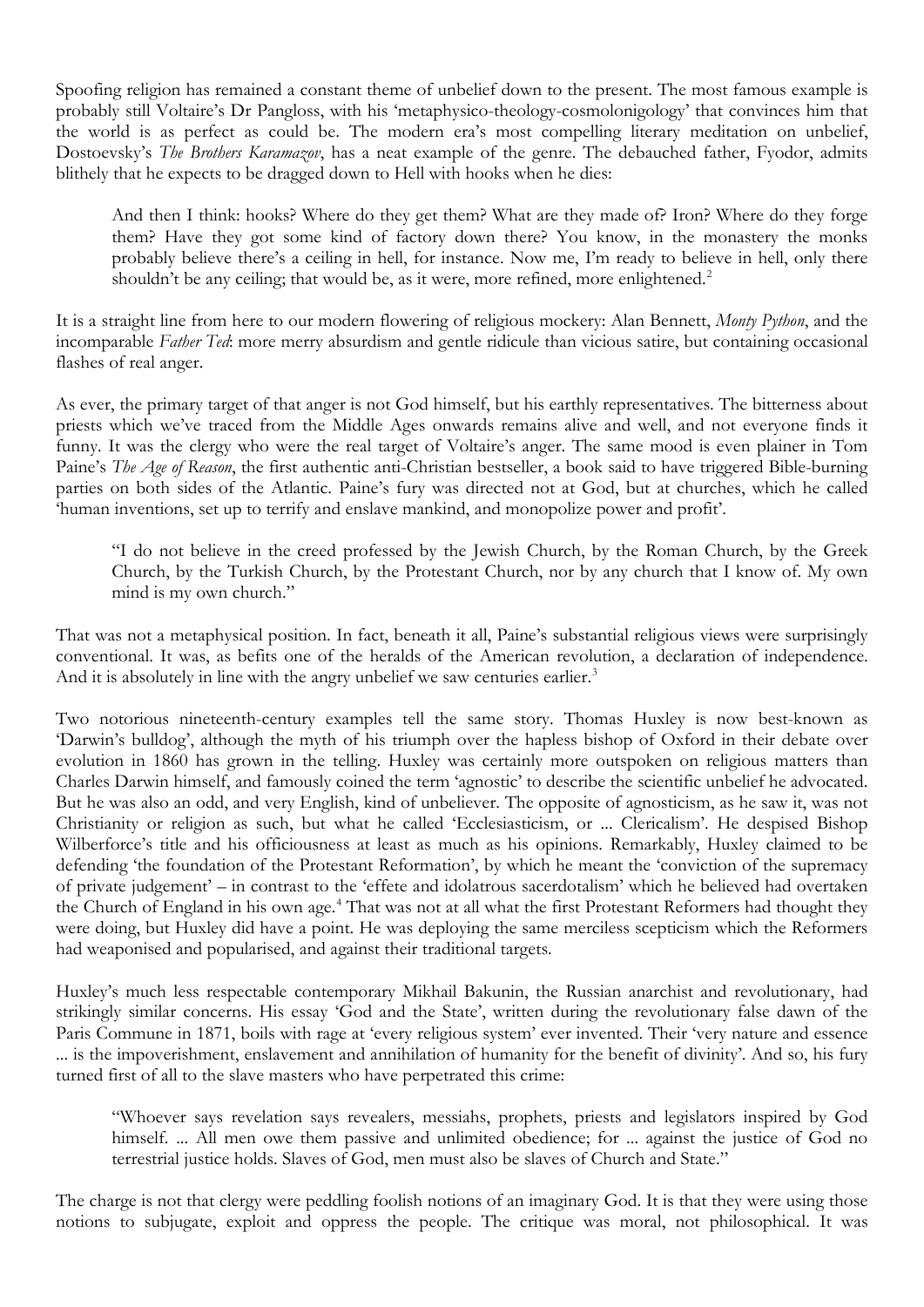absolutely in line with the traditional Reformation critique of clerical power. And its moral framework was straightforwardly Christian. These critics did not merely observe that churches oppress their people. They believed that for the strong and cunning to oppress the weak and simple is wrong: an ethic which, as Nietzsche observed with distaste, is distinctive to Christianity.

If they did turn their anger from the clergy to God himself, they did so in the same vein. Tom Paine attacked the Bible, not by mounting textual or historical criticisms, but by declaring it morally unfit for purpose:

"Whenever we read the obscene stories, the voluptuous debaucheries, the cruel and tortuous executions, the unrelenting vindictiveness, with which more than half the Bible is filled, it would be more consistent that we called it the word of a demon than the Word of God. It is a history of wickedness that has served to corrupt and brutalize mankind."

Like Richard Dawkins' pithy claim that 'the God of the Old Testament is arguably the most unpleasant character in all fiction', this works by measuring the Bible against an agreed moral standard and finding it wanting – that standard, certainly in Paine's case, being derived from the Christian tradition itself. Paine found the Bible blasphemous. It defamed God by portraying him as morally deficient. You can see the same logic at work in one of the most common stumbling-blocks for Christian belief in modern times: the traditional doctrine of Hell, which for many people triggered a moral intuition that God simply could not consign a part of his creation to eternal torment. This intuition did not refute the logic of traditional Christian theology: it bypassed  $it.<sup>5</sup>$  $it.<sup>5</sup>$  $it.<sup>5</sup>$ 

<span id="page-2-2"></span><span id="page-2-1"></span><span id="page-2-0"></span>Again, at the apogee of this moral anger, we find Bakunin. He recognised that the problem of the clergy could not be separated from the problem of God. If they really were God's representatives, then they truly would be entitled to enslave humanity. Some writers would have sidestepped at this point into some logical argument that there is no God, but Bakunin recognised that this would be dishonest, and confronted the issue head on:

"If God existed, only in one way could he serve human liberty – by ceasing to exist. ... I reverse the phrase of Voltaire, and say that, *if God really existed, it would be necessary to abolish him*."

<span id="page-2-11"></span><span id="page-2-10"></span><span id="page-2-9"></span><span id="page-2-8"></span><span id="page-2-7"></span><span id="page-2-6"></span><span id="page-2-5"></span><span id="page-2-4"></span><span id="page-2-3"></span>On the surface, this is ridiculous: wishful thinking taken to its extremes. Bakunin's syllogism – 'If God is, man is a slave; now, man can and must be free; then, God does not exist' – absurdly derives a metaphysical claim from a political opinion. He is a new Canute, not merely ordering the tide to turn but the entire sea to dry up.<sup>[6](#page-2-5)</sup> But on a deeper level, this is good moral theology. God is by definition good. But the existence of a God is (Bakunin believes) inherently oppressive and therefore evil. Therefore, the very concept of God is self-contradictory. If you accept his premises, the case is watertight. Once again, however, amongst those premises is a very particular moral framework, which presumes liberty is an absolute good. How far that framework is itself of Christian origin is not especially important. The point is that this is how the atheism of anger works. It is only when its *moral* standards come into conflict with God that God has to be abolished.

<span id="page-2-18"></span><span id="page-2-17"></span><span id="page-2-16"></span><span id="page-2-15"></span><span id="page-2-14"></span><span id="page-2-13"></span><span id="page-2-12"></span>Alongside, and intertwined with, the unbelief of anger remains the unbelief of anxiety. The agonised Puritan wrestlers with doubt whom we met in the last two lectures have had countless successors down the centuries: individuals who have not embraced the fierce certainties of dogmatic faith or of angry unbelief, people who are sometimes not so much sitting on the fence as impaled on it. Sometimes these agonies have been resolved into more or less settled belief, or unbelief; sometimes doubters have withdrawn, exhausted, from the fray, and made some sort of peace with their uncertainties; sometimes they have not been resolved at all. Many of these dramas are documented in a distinctively modern literary form, uniquely well-suited to exploring characters' inner turmoil: the novel. Religious anxieties burn through the works of nineteenth-century novelists like James Hogg, George Eliot, or, again, Dostoevsky. Listen to the mother in *The Brothers Karamazov* who cannot control her doubts about immortality:

<span id="page-2-22"></span><span id="page-2-21"></span><span id="page-2-20"></span><span id="page-2-19"></span>"I think, all my life I've believed, and then I die, and suddenly there's nothing. ... What, what will give me back my faith? ... How can it be proved, how can one be convinced? Oh, miserable me! ... I'm the only one who can't bear it. It's devastating, devastating!"[7](#page-2-6)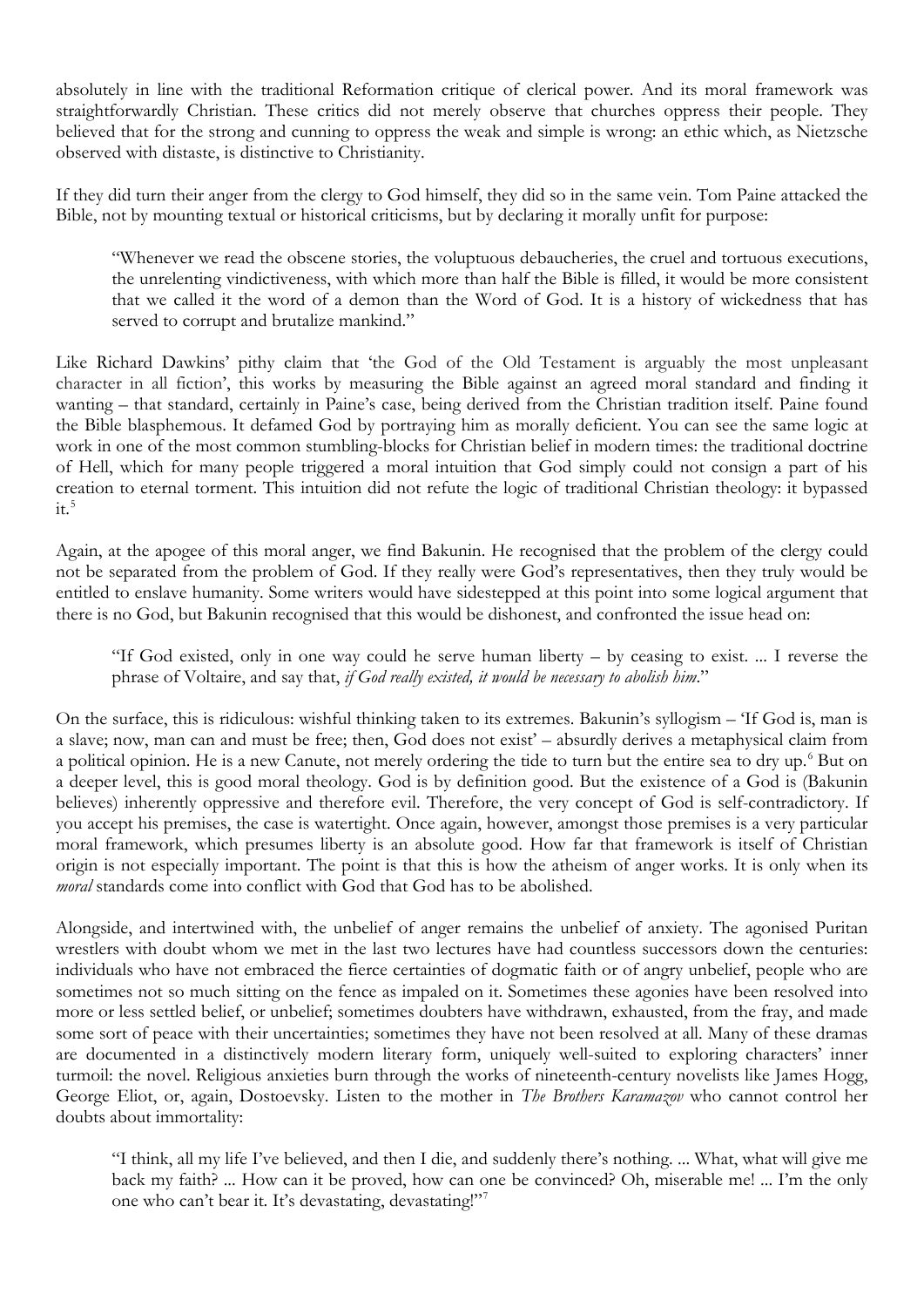Some achieve unbelief. Some have it thrust upon them.

But as we saw last time, those who suffer these agonies are not merely passive. Very often they try to defend or re-found their faith, holding on to its core while relinquishing what seems unnecessary or indefensible. This can make it difficult to distinguish between religion's defenders and its adversaries. Spinoza is not the only iconic figure in the history of unbelief who was, at least in his own terms, a believer. In a terrific book a couple of years back, the historian Dominic Erdozain argued convincingly that a whole series of supposedly sceptical philosophers were in fact trying to purify Christianity, not to destroy it. Voltaire echoed Spinoza by rejecting miracles on the grounds that 'the universal theologian, that is, the true philosopher, sees that it is contradictory for nature to act on particular or single views': that is a religious, not an atheistic conviction. Tom Paine's reason for attacking Christianity in *The Age of Reason* was 'lest in the general wreck of superstition, of false systems of government and false theology, we lose sight of morality, of humanity and of the theology that is true'.<sup>[8](#page-2-7)</sup>

These thinkers had not rejected Christianity, nor were they unwilling to deal in its currency. Instead, they were persuaded that that currency was devalued, and that the guarantees of the churches that claimed to stand behind it might no longer be sound. And as any banker knows, anxieties of that kind are intolerable, whether wellfounded or not. Rather than trying to shore up faith in the old guarantors, these speculators attempted a bolder gambit: to rebase their religious currency entirely, founding it on the gold standard of natural law and morality rather than the churches' dubious claims to authority. They believed that in doing so they were going back to Christianity's true heart.

The trouble is, some of the results of this rebasing did not look very much like traditional Christianity. The Enlightenment era's greatest philosopher, Immanuel Kant, was a convinced adherent of the new gold standard. His 'categorical imperative', which codified it, still underpins what much of the modern world thinks is selfevident moral common sense. Kant believed himself to be defending God, but as Erdozain puts it, in fact 'Kant built a fortress of conscience ... that swore a rescued God to silence<sup>7</sup>, and so created a system in which 'morality has swallowed religion'. Even Ludwig Feuerbach, one of the nineteenth century's bitterest moral critics of religion, belongs in this tradition, as the title of his 1841 diatribe *The Essence of Christianity* shows: by now, Christianity has eaten itself.<sup>[9](#page-2-8)</sup>

The culmination of this is in Dostoevsky's *Brothers Karamazov*, when the idealistic Ivan lays out his very distinctive form of unbelief. At first glance it looks like the classic argument from suffering: God could not permit suffering, but suffering exists, therefore there is no God. But this is not Ivan Karamazov's argument. He does not deny God. He even accepts that in the end a higher good may come of suffering. His problem is simply that his moral intuition gags at the idea:

"If the suffering of children goes to make up the sum of suffering needed to buy truth, then I assert beforehand that the whole of truth is not worth such a price. ... Imagine that you yourself are building the edifice of human destiny with the object of making people happy in the finale, of giving them peace and rest at last, but for that you must inevitably and unavoidably torture just one tiny creature, that same child who was beating her chest with her little fist, and raise your edifice on the foundation of her unrequited tears – would you agree to be the architect on such conditions?"

This is not unbelief; it is defiance. His brother Alyosha murmurs that it is 'rebellion'. Ivan himself says, 'It is not that I don't accept God, Alyosha, I just most respectfully return him the ticket'. He finds the universe ethically unacceptable. The God who made it this way is real enough, but Ivan wants nothing to do with him.<sup>[10](#page-2-9)</sup>

And yet, the gold standard by which Ivan and all these other moralists were measuring their religion was Christian. Ivan himself could not have made it plainer. Having declared his wish to return his ticket, he launches into his parable of the Grand Inquisitor, in which an inquisitor, who we are explicitly told does not believe in God, berates an incognito Jesus at great length for the foolish impracticality of his morals before condemning him to die. Jesus remains silent throughout, but at the end 'approaches the old man in silence and gently kisses him. ... That is the whole answer'.<sup>[11](#page-2-10)</sup> Ivan is not clinging to Jesus' moral authority while rejecting churches and doctrines. He is rejecting churches and doctrines because of, and by means of, Jesus' moral authority.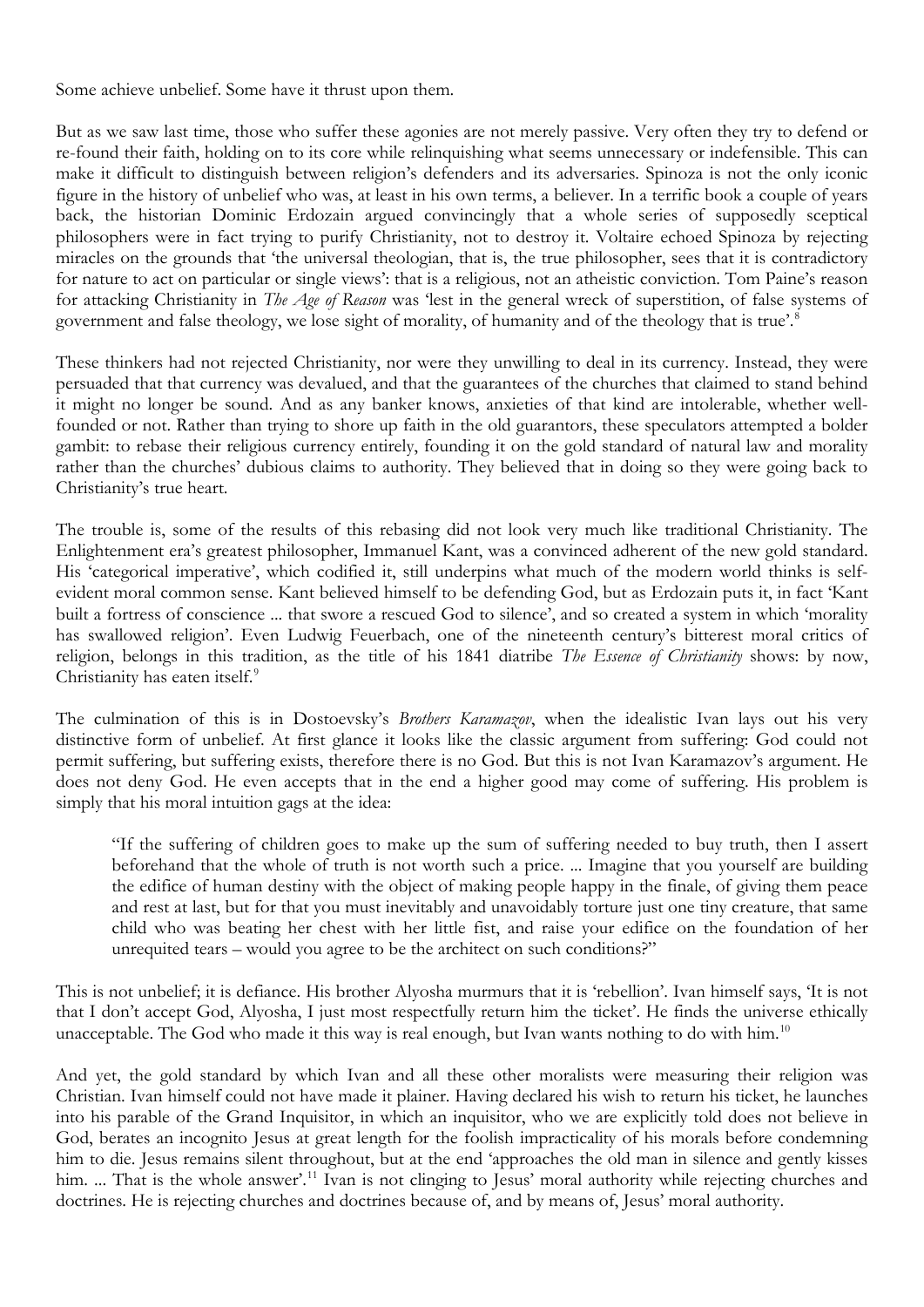Dostoevsky may have given us the most memorable image of this clash between Jesus and religion, but it was hardly original to him. We ended last time by noticing Spinoza's extravagant praise for Jesus, and in doing that he set a trend: unbelievers singling Jesus out for praise. Voltaire treated Jesus with uncharacteristic reverence, as an archetype of true natural religion. Thomas Jefferson claimed to follow what he called 'the Philosophy of Jesus', saying that Jesus would not recognise a single feature of the so-called Christianity erected in his name. Tom Paine believed not only that 'the morality [Jesus] preached and practised was of the most benevolent kind,' but that 'it has not been exceeded by any'. These sceptics may not revere him as the incarnate Second Person of the Trinity, but they plainly see him as unique. John Stuart Mill, the robustly atheist father of nineteenth-century liberalism, believed that 'the authentic sayings of Jesus of Nazareth' were not merely in 'harmony with the intellect and feelings of every good man or woman', but almost constituted true humanity:

"That they should be forgotten, or cease to be operative on the human conscience, while human beings remain cultivated or civilized, may be pronounced, once for all, impossible."<sup>[12](#page-2-11)</sup>

Maybe some of these sentiments were insincere. If so, they were bowing to a cultural fact: for believers and unbelievers alike, Jesus Christ was by far the most potent moral figure in western culture. Radicals might question his divinity, but only a scoundrel like Nietzsche would question his morality. One raw index of this cultural power was the English fashion for literary 'lives' of Jesus started by John Seeley's *Ecce Homo* in 1865. Over the next forty years a staggering five thousand such 'lives' were published.[13](#page-2-12) If the Victorian age was losing faith in Christianity, it was certainly not losing interest in Christ.

One backhanded testimony to Jesus' cultural power is the persistence amongst a certain combative strain of atheism of a very odd belief: that Jesus of Nazareth never existed. Historically speaking, this claim is not impossible, but it is pretty implausible: in effect, it requires the existence of a large-scale, entirely successful and oddly pointless conspiracy in the first century. But it is not and never has been intended as a sober historical claim. Napoleon, who is recorded as denying Jesus' existence on several occasions, was not a scholar of ancient history. He simply had one of the modern era's most colossal egos, and resented kowtowing to the moral authority of a dead Galilean peasant. The case was made more substantially by Karl Marx's scholarly mentor Bruno Bauer. Bauer, perhaps the most serious historian ever to deny Jesus' existence, did because it fitted with his longstanding anti-Christian views, and also with his antisemitism, which balked at putting a Jewish prophet at the heart of western civilisation. In our own times, Jesus-denialism has found a more harmless home on the fringes of atheist subcultures. Books such as Kenneth Humphreys' *Jesus Never Existed* (2005) or Joseph Atwill's *Caesar's Messiah* (2005) do not disguise the fact that they are anti-religious polemics or simple contrarianism, not sober historical studies.<sup>[14](#page-2-13)</sup> What makes the determined pursuit of this argument interesting is that it is not only implausible: it is logically unnecessary. Denials of Christianity do not become weaker if you admit that Jesus of Nazareth existed, any more than denials of life on Mars become weaker if you admit that Mars exists. This fringe is following Napoleon by recognising that Christianity's cultural power depends less on philosophical or theological claims than on Jesus' moral authority. Atheism's more level-headed advocates have preferred to avoid engaging with Jesus at all. An unusual exception is the novelist Philip Pullman, whose 2010 book *The Good Man Jesus and the Rascal Christ* is an engaging fictionalised separation of the good, ethical Jesus from his bad, religious alter ego. Spinoza would have recognised the distinction. So even in our own times the moral authority of Jesus of Nazareth is a force to be reckoned with. Rather than critiquing or relativizing those morals, Christianity's opponents generally feel obliged to avoid him, to co-opt him by claiming his ethical mantle, or in extremis, to abolish him.

So, the western world's wrestling-match between belief and unbelief has been a long one. Both parties have made numerous premature declarations of victory or of defeat, but the struggle's course has repeatedly proved unpredictable. There is no knowing how things will turn next. Even so, since the mid-twentieth century, something has changed in Europe and North America. 'Religion,' said an authoritative commentator on the United States in 1955, 'has become part of the ethos of American life to such a degree that overt anti-religion is all but inconceivable.' Western society in the 1950s was certainly very secular, as Christian commentators lamented, but Christianity continued to define its moral frameworks. And so virtually everyone continued to claim a residual, nominal identity as a Christian, apart from the few who had ancestral ties to Judaism or another religion. Plainly, in the last half-century, that default, universal religious identity has broken down. For the first time, substantial and fast-growing minorities who deny that they have any religion at all have appeared: even in the United States, this is true of over a third of adults born since 1980.<sup>[15](#page-2-14)</sup> The minority of earnest and devout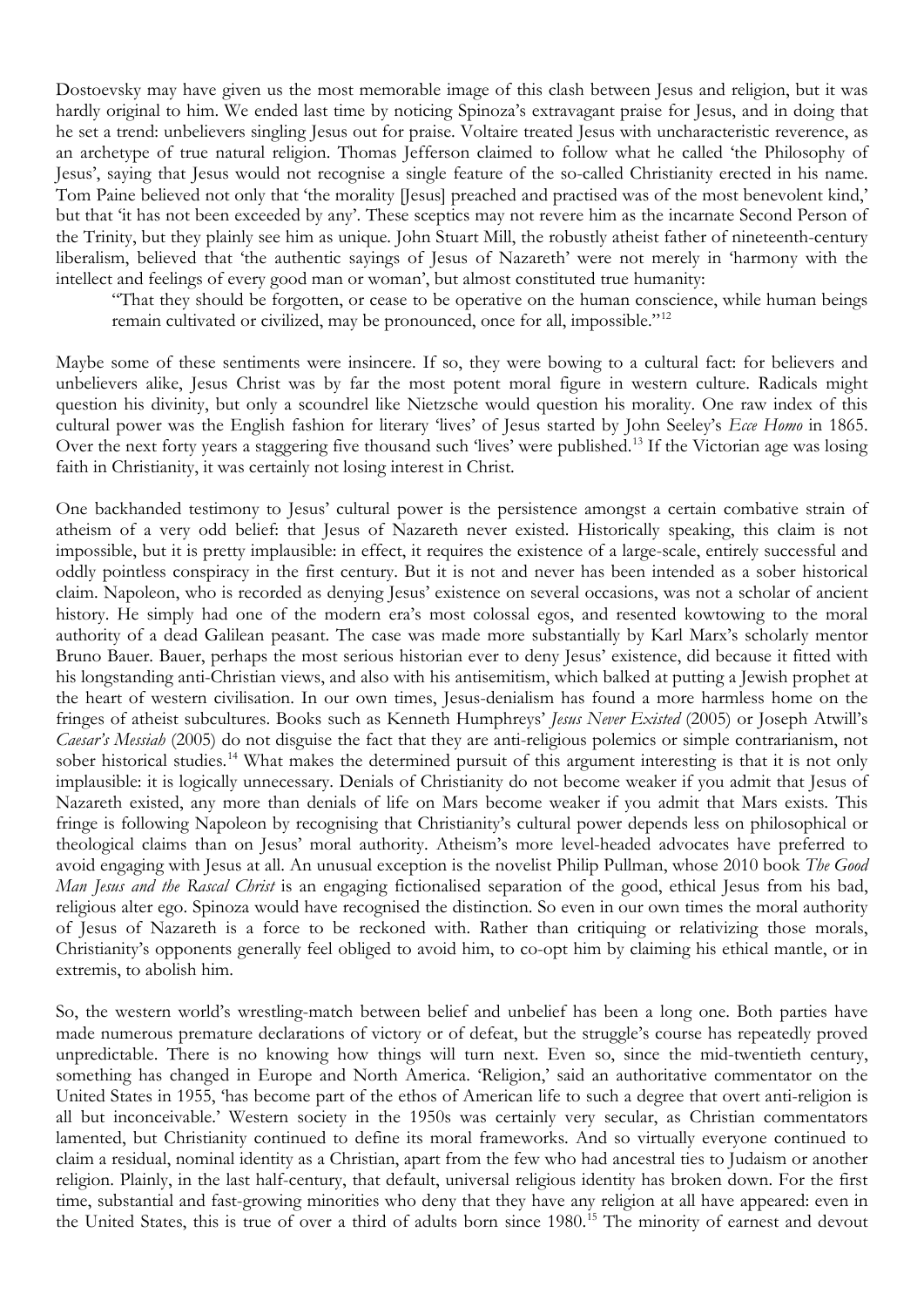Christians may or may not be shrinking – the picture varies from place to place, and certainly in the United States this group remains large and assertive – but the mass of nominal believers who have formed the majority in most historically Christian societies for over a century are rapidly shedding their skin. The change is above all a generational one. It seems increasingly plain that the 1960s were an inflection point, when a new kind of secularism appeared in western culture.<sup>[16](#page-2-15)</sup> Why?

I think that the perspective these lectures have taken suggest some answers. For a start, it is worth noticing what has *not* caused this secular surge. Angry unbelief has repeatedly over the past few centuries tried to confront or suppress religion, without much success. The first avowedly anti-Christian movement of modern times, in the French Revolution, served simply to stoke some of the Revolution's staunchest opposition. In the end Napoleon came to terms with the church whose founder he claimed had not existed. Twentieth-century Communist regimes have pursued official atheism, with at best mixed success, and in some cases, like Poland or China, quite the opposite. Even in open societies, campaigning, strident atheism has been no more obviously successful than campaigning, strident movements for religious renewal. In 1925, a group of combative New York atheists founded the American Association for the Advancement of Atheism, with the aim of mounting what they called a 'direct frontal assault' on religion. It generated a good deal of excitement and a number of local chapters, but the 'assault' did not result in any kind of breakthrough. Within a decade it had ceased to function. Like the so-called 'village atheists' whose mulish nonconformity outraged nineteenth-century America; like the rakish 'Hellfire Clubs' which so offended moralists in eighteenth-century England; like the libertines who supposedly thronged sixteenth-century Paris; and like the steady stream of blasphemers who passed through medieval church courts, these people were shocking but not threatening. They were a part of the moral equilibrium of a Christian society.[17](#page-2-16) Christianity has endured a good many 'direct frontal assaults' in the past few centuries. They have not proved very effective. If anything, the period since the 1950s has been distinguished by the *absence* of substantial, coordinated anti-religious campaigns.

Nor does the post-1960s secular turn reflect any kind of contemporaneous collapse in the intellectual case for religion. Most modern atheists are happy to present themselves as heirs to the Enlightenment critique of religion, or of the nineteenth century's debates about science. Not much about this case is substantially new, aside from a psychological and neurological dimension. If anything, we need to recognise that the materialist argument against Christianity has weakened over the past century. A century ago, an educated lay person in Europe or North America might have been expected to believe that the universe is infinitely old and entirely deterministic; that humanity's 'races' are fundamentally different from one another; that the process of evolution is governed by some sort of progressive life-force; that the New Testament is a collection of myths created some centuries after the events it claims to describe, and the Old a mere collage of stories shared by peoples across the entire ancient Near East. All of those beliefs were the conventional wisdom of the age, all of them are inimical to traditional Christianity, and none of them have stood the test of time.[18](#page-2-17) If Christianity has disintegrated intellectually, it happened a long time ago, not in the 1960s.

So, if religion has neither collapsed nor been crushed, what has happened? Historians of the 1960s describe a series of tectonic social changes: individualism, feminism, pluralism, and so forth. But the most recent study by one of the most trenchant of these historians goes further. Callum Brown's remarkable 2017 book *Becoming Atheist* is an oral history of modern unbelief, based on interviews with eighty-five adult atheists across Europe and North America. It is impossible to read his account and deny that religiosity in the western world has undergone an epochal shift during his interviewees' lifetimes.

His interviewees' accounts are as varied as the people themselves. But Brown observes that they share a remarkably consistent *ethical* code. That code has two key elements. First is the so-called 'golden rule' of treating others as you would like to be treated – a Christian imperative, but not, as Brown points out, an exclusively Christian one. Then there is a linked set of principles about human equality and bodily and sexual autonomy. Brown calls this ethical framework 'humanism'. He tells us that this was a term which relatively few of his interviewees volunteered, but which all of them were happy to embrace when he offered them the chance.<sup>[19](#page-2-18)</sup>

What makes this interesting is that Brown's interviewees claimed "without exception, that they were 'humanists' before they discovered the term. Humanism was neither a philosophy nor an ideology that they had learned or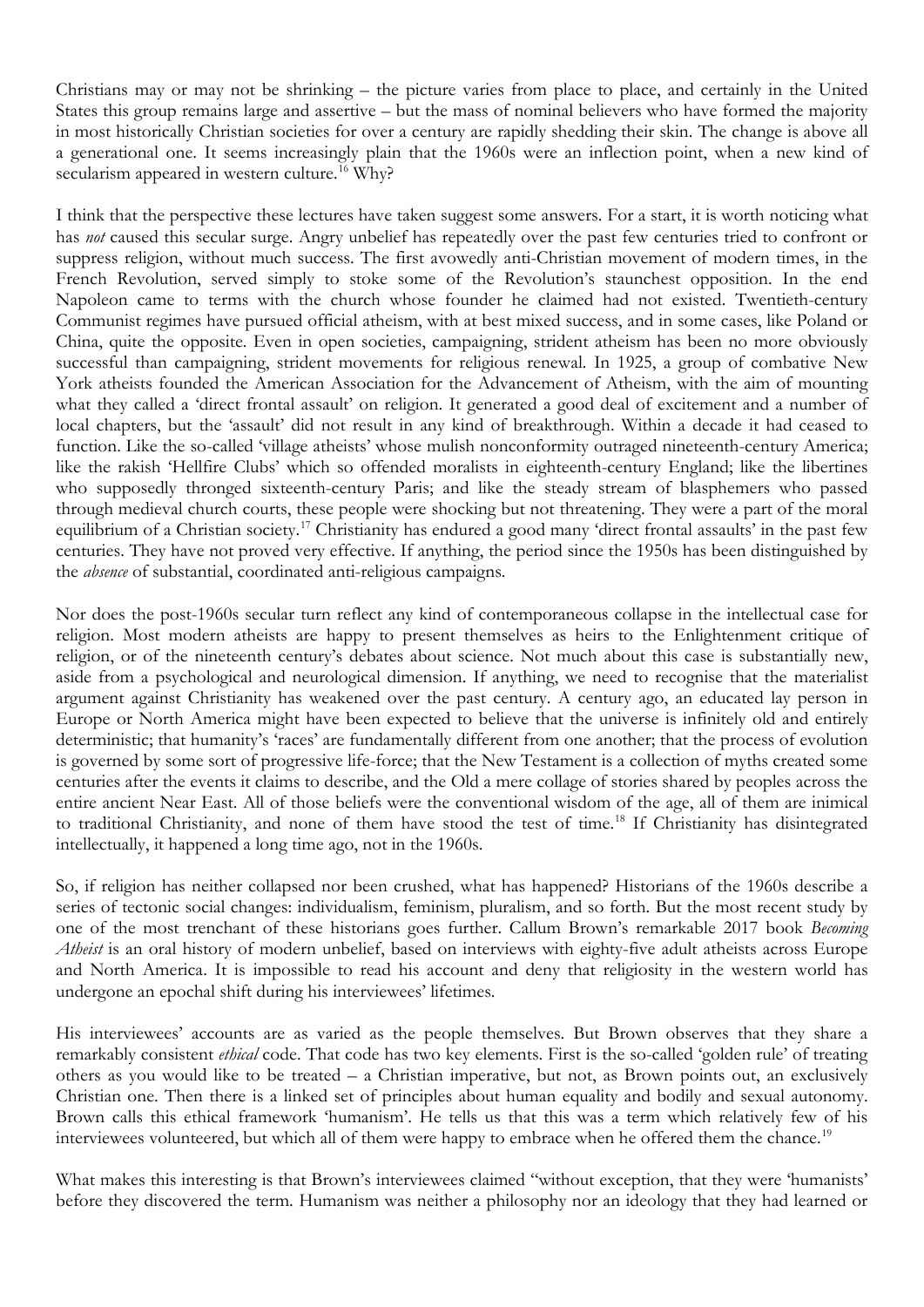read about and then adopted. There was no act of conversion, no training or induction. ... A humanist condition precedes being a self-conscious humanist."[20](#page-2-19)

This 'humanism' was not a manifesto they had embraced, much less a programme imposed on them. Those of them who had grown up in religious settings had embraced this ethic before they broke with their religion. When the breaking point did come, it was either because of a conflict between their religious and their humanist ethics, or because their humanist ethics made their religion appear redundant. The implication is that, in the West since the mid-twentieth century, growing numbers of once-religious people have adopted an ethic which was independent of their religion, and which was in some tension with it: so they either drifted away from or consciously rejected their religion. This account, centred on ethics, meshes with the story we have been tracing since the seventeenth century.

The question then is, where did this ubiquitous ethic come from? If Brown's humanists did not even consciously adopt their ethics, how did they reach such a consistently shared position? Brown – a proud humanist himself – suggests that it may arise from 'within human experience', indeed that 'reason alone may construct humanism': that this is a default, universal, human set of values. I can see that that is an appealing idea.

Unfortunately, it is nonsense. Modern humanism is in no sense an expression of universally shared human values. Its ethical markers – gender and racial equality, sexual freedom, a strong doctrine of individual human rights, a sharp distinction between the human and non-human realms – are, in a long historical perspective, very unusual indeed. Nor do they stand on a very firm logical base. Anyone who has ever tried philosophically to prove that there is such a thing as human rights, rather than simply asserting it, knows this. The fact that those ethical values appear intuitively obvious to Brown, as indeed they do to me, is not an answer. It is the problem.<sup>[21](#page-2-20)</sup>

Brown does, however, observe that the dominance of these values in western culture can be dated to 1945, and in particular to 'the notion of human rights which emerged from the Second World War'.[22](#page-2-21) I think this is the vital clue. The Second World War and in particular the Nazi genocide was the defining moral event of our age, which reset our culture's notions of good and evil. By the early twentieth century, Christianity's only undisputed role in Western society, its *raison d'être*, was to define morality. This is precisely what it failed to do in the Second World War, the modern era's most intense moral test. It failed not only in the sense that many churches and Christians were to a degree complicit with Nazism and fascism, but in the wider sense that the global crisis revealed that Christianity's moral priorities were wrong. It now seemed plain that cruelty, discrimination and murder were evil in a way that fornication, blasphemy and impiety were not.

As the post-war generations digested these lessons, they turned the war into the Western world's foundation myth. Cultural conservatives sometimes worry that modern Western societies lack shared sacred narratives, but this is not exactly true. In the same way that Victorian publishers endlessly retold the life of Jesus, post-war films, novels and other media endlessly retold and retell the Second World War. It is the story we keep returning to. Have you ever heard any snatch of audio recording repeated more often than Chamberlain's broadcast on 3 September 1939 announcing the beginning of the war? The phrases of Churchill's speeches have sunk into our memories and grip us like words of scripture. The struggle against Nazism is the final reference point for every moral or political argument. Its history retains an unparalleled grip on our imagination because it is our *Paradise Lost*: our age's defining battle with evil.

Once the most potent moral figure in western culture was Jesus Christ. Believer or unbeliever, you took your ethical bearings from him, or professed to. To question his morals was to expose yourself as a monster. Now, the most potent moral figure in western culture is Adolf Hitler. It is as monstrous to praise him as it would once have been to disparage Jesus. He has become the fixed reference point by which we define evil. Ken Livingstone might have thought that after a lifetime of courting controversy there was nothing he could say that would damage him: but it turned out there was one thing. The humanist ethic which Brown summarises is almost a precisely inverted image of Nazism. In the seventeenth century, arguments tended to end with someone calling someone else 'atheist', marking the point at which the discussion hit a brick wall. In our own times, as Godwin's Law notes, the final, absolute and conversation-ending insult is to call someone a Nazi. That's not an accident or a sign of intellectual laziness. It's because Nazism is an absolute standard: it is where *argument* ends, because whether it is good or evil is not up for debate. Or again, while Christian imagery, crosses and crucifixes, have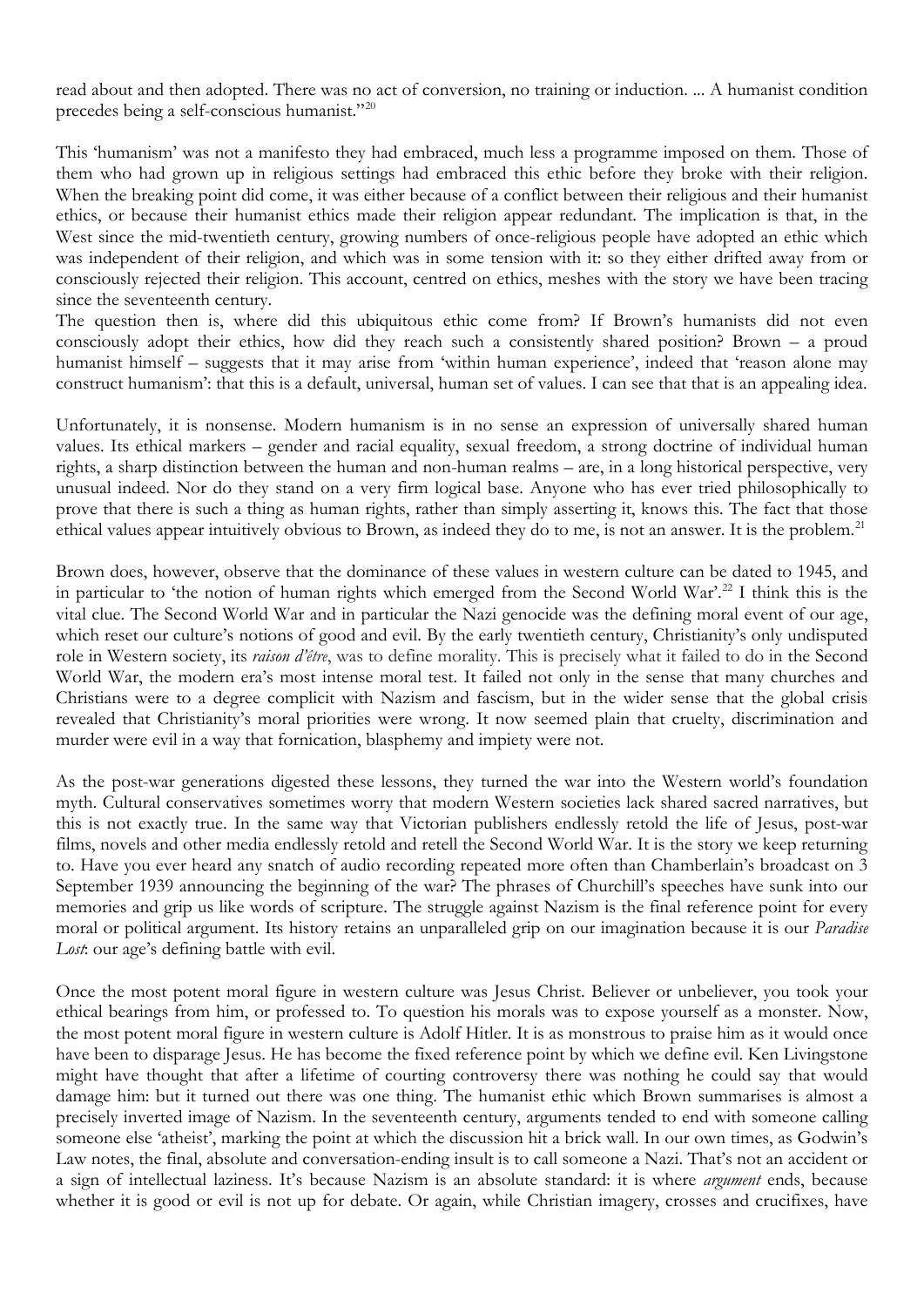lost much of their potency in our culture, there is no visual image which now packs as visceral an emotional punch as a swastika.

The plainest evidence that Nazism has crossed the barrier separating historical events from timeless truths is the way it has permeated the modern age's most popular myths. To many people it is incongruous, even embarrassing, that the twentieth century's bestselling work of fiction is an excessively long, unapologetically archaic and sometimes self-indulgent fairy-tale written by a philologist who was a very traditional Catholic, and whose most devoted readers were and remain teenage boys. But even if you share the now-receding literary disdain for J. R. R. Tolkien's *The Lord of the Rings*, there is no gainsaying its cultural importance. Tolkien himself had no patience for allegory as a literary form, and vigorously denied that he had written one, but if his War of the Ring does not mirror the Second World War which was raging as he wrote the book, it certainly refracts it. Tolkien was an early and staunch opponent of Nazism in general and Nazi racial ideology in particular, in part because he felt the Nazi appropriation of his beloved Nordic mythology as a personal affront. But while he never doubted the righteousness of the Allies' cause, he was also a veteran of the Battle of the Somme, and knew that this war was, like any war, 'an ultimately evil job': so he told his son in 1944. And he used his own developing myth to explain what he meant: not only that there were 'a great many Orcs on our side', but that 'we are attempting to conquer Sauron with the Ring'. Such a war might end in victory, but a victory whose effect would be 'to breed new Saurons'.<sup>[23](#page-2-22)</sup>

Whatever we make of that as a political judgement, as a cultural prophecy it has proved uncannily prescient. Western culture has been breeding new Saurons ever since. The figure of the Dark Lord has stalked through the most persistent and popular mythologies of the post-war era, from *Star Wars*' Darth Vader to Harry Potter's Lord Voldemort. The debt these ersatz Hitlers owe to their real-world archetype is sometimes implied, sometimes openly acknowledged, but always plain. These are the myths on which generations of children in the post-Christian West have been raised, transposing the brutal lesson of the Second World War into timeless morality tales. It is a lesson our culture seems determined to teach itself and eager repeatedly to re-learn; that this is what true evil looks like, even though in reality evil rarely appears in such unambiguous dress. And while the Christian ethical sensibility which Tolkien embodied still underpins these myths, they have, like the culture in which they have thrived, left that original taproot behind them.

And this is where the emotional history of unbelief currently stands in what used to be Christendom. Perhaps we still believe that God is good, but we believe with more fervour and conviction that Nazism is evil. In postwar humanism, the centuries-old Christian moral revolt against Christianity has finally kicked over the traces and renounced its residual connection to Christian ethics. Or at least, it has tried to. Since this humanism has emerged by processes of intuition rather than of conscious reasoning – since its history is, inevitably, an emotional history – it cannot rid itself of its ancestry quite so easily. It has become almost commonplace to point out that humanism continues to be shaped by Christian ethical norms. In this sense, the old struggle between belief and unbelief is not over. It has simply entered a new phase.

Still, a new phase it is. Breaking our moral currency's last links to the old gold standard of Christian ethics is unprecedented. Perhaps gold standards are in the end no more rational than any other coin but underwriting our moral currency with the anti-Nazi narrative instead of with Christianity is an experiment. It is not clear how well or how long that narrative will be able to bear the burden it has been asked to carry. If we are going to choose a historical reference point for absolute evil, then Nazism is certainly hard to beat; but as the Second World War falls off the edge of living memory, will the old stories and convictions retain their power? Are moral myths we have distilled from them, heady as they are, capable of nourishing an enduring ethical sensibility? Will the lessons we have learned from them continue to seem intuitively and self-evidently true? The stirrings of authoritarian nationalism around the world suggest not. The readiness of some of those nationalists to make and claim pop-culture myths for themselves is a warning that emotive mythmaking is a game all sides can play. If the common coin of our shared morals comes into increasing question, with contested histories and myths being reduced to scraps of paper, we will have little to underpin our collective ethics except intuition – unless another shared experience, with luck one less terrible than the Second World War, provides renewed values against which our currency can be rebased.